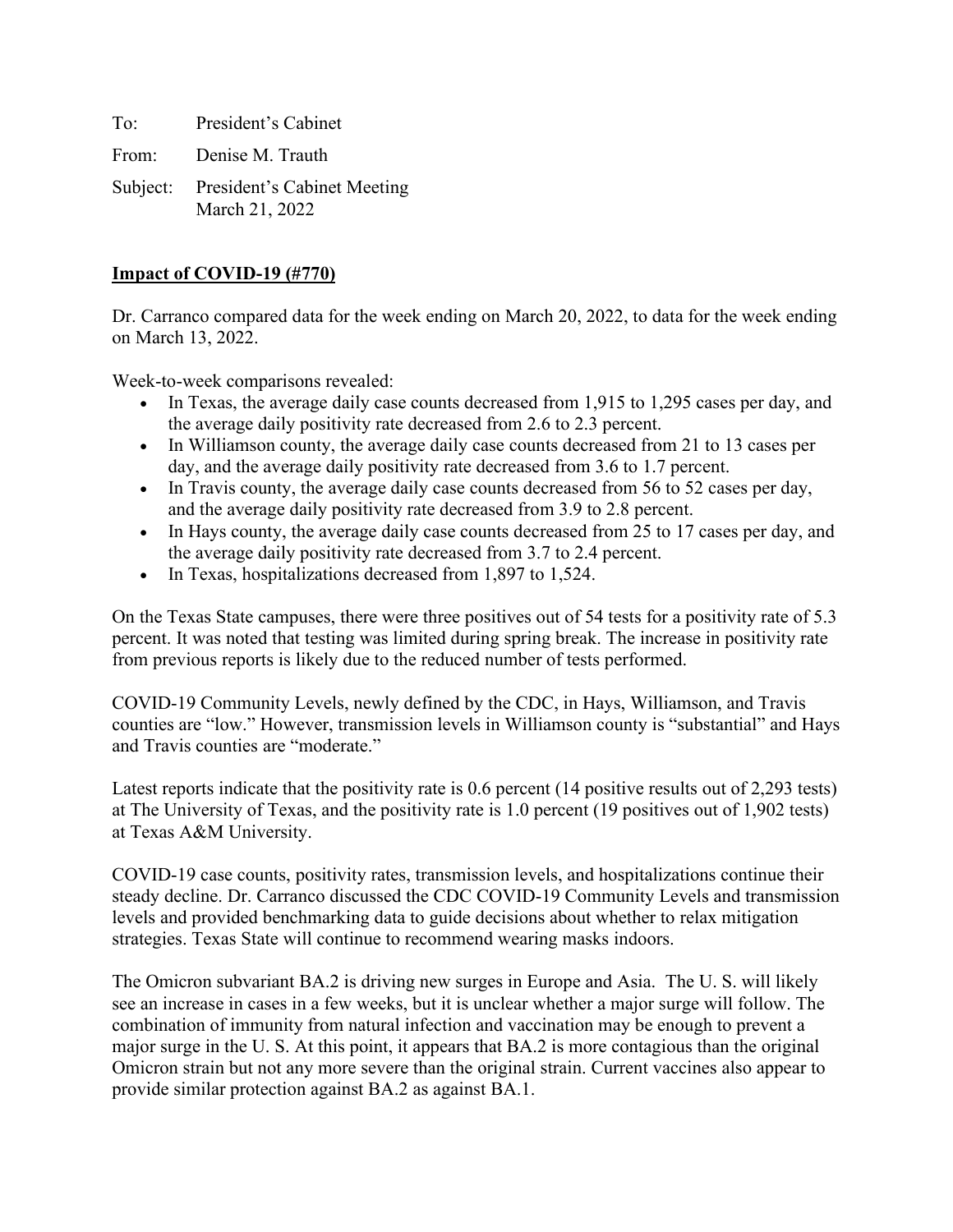A second vaccine booster dose may be necessary. Studies indicate that vaccine protection significantly decreases four to six months after the booster dose of Pfizer or Moderna. Consequently, both Pfizer and Moderna are requesting authorization for a second booster (i.e., which is a fourth dose). A fourth dose of vaccine is already authorized for persons 12 and older who are moderately or severely immunocompromised.

Due to lack of Federal appropriations for COVID-19 services, the Health Resources and Services Administration has announced that it is no longer able to accept claims for COVID-19 testing of uninsured patients due to lack of funding. Therefore, Curative is no longer able to test patients who are uninsured. Starting March 18, 2022, patients testing at a Curative site in Texas will be required to show proof of insurance and an ID. The test will continue to be provided at no out-ofpocket cost upon proof of insurance. The Student Health Center will provide a free rapid PCR test to uninsured students, faculty, and staff if they are symptomatic.

Dr. Carranco will send out an update to the university community.

## **University Policing and Criminal Trespass Warnings**

President's Cabinet members and guest University Police Chief Matthew Carmichael discussed his philosophy on university policing. Chief Carmichael proposed new ways to improve the process for issuing criminal trespass warnings, including the creation of an online registry/repository of persons who have been issued a criminal trespass warning. President's Cabinet members discussed the pros and cons and requested that Chief Carmichael develop a formal proposal grounded in best practices.

## **RTA: 05/09/2022 Continue discussion on criminal trespass warnings.**

## **Student Retention Data Analysis**

President's Cabinet members and guest Dr. Mary Ellen Cavitt, Associate Vice President for Academic Success, discussed the acquisition of a Student Retention Data Analysis tool that would perform predictive and effectiveness analytics. Cabinet members engaged in a robust discussion on the pros and cons of whether to take an external or internal approach to student success analytics; how the data would be used; and who would oversee/manage data acquisition, analysis, and evaluation, as well as the development of data informed interventions. More information will be gathered and this item be returned to a future Cabinet meeting.

#### **RTA: 06/01/2022 Continue discussion regarding the acquisition of a student retention data analysis tool.**

## **Communications After Action Report to Cabinet: Winter Storm Uri**

This item was moved to the April 4, 2022, President's Cabinet meeting.